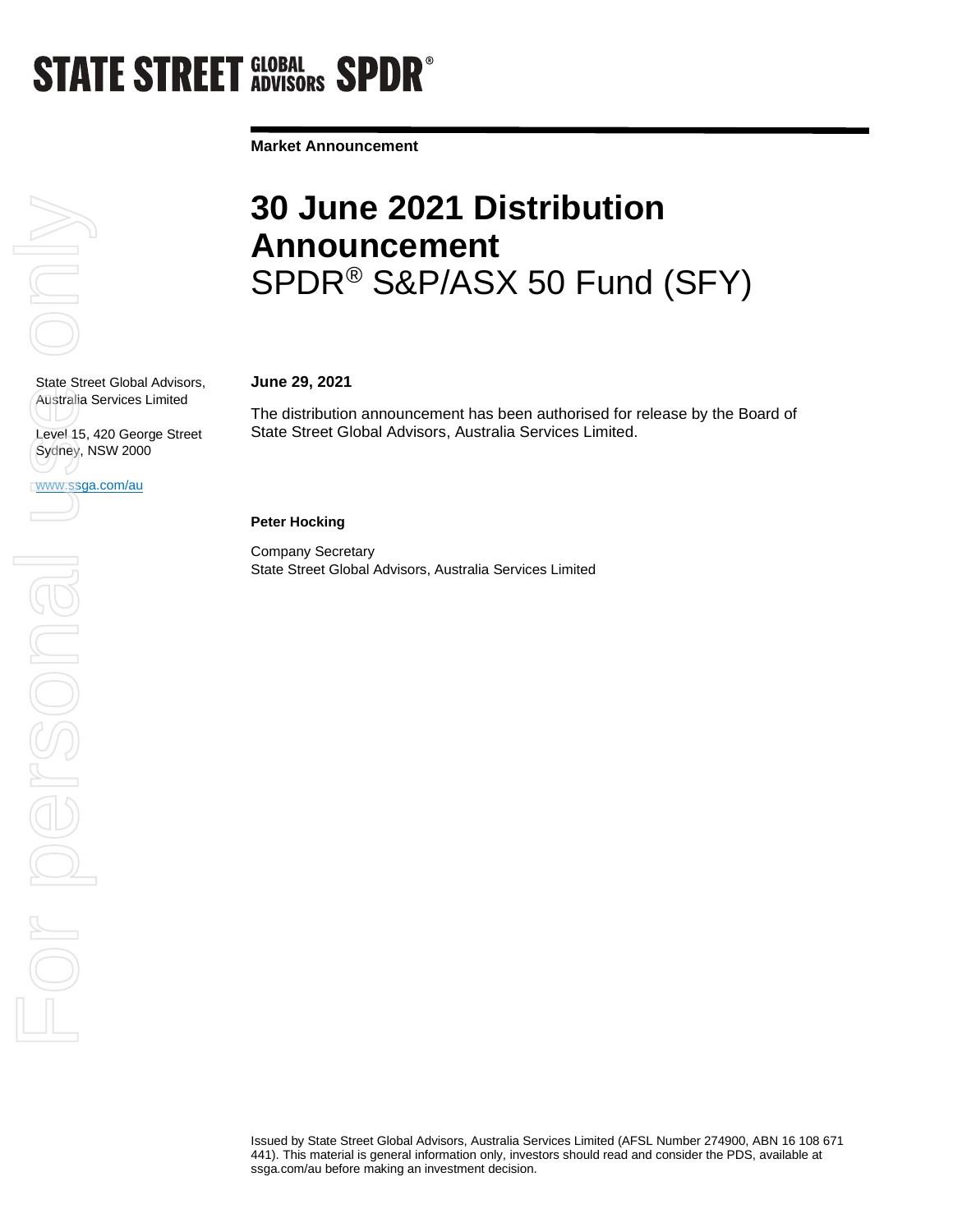## **STATE STREET GLOBAL SPDR<sup>®</sup>**

State Street Global Advisors, Australia Services Limited (ABN 16 108 671 441, AFSL No. 274900) is pleased to announce the following distribution for the SPDR S&P/ASX 50 Fund (SFY) (ARSN 097 712 420) for the period ending 30 June 2021:

**SPDR S&P/ASX 50 Fund –** 46.9044 cents per unit cash distribution plus 9.7829 cents worth of franking credits and 0.0000 cents worth of foreign tax credits.

This distribution is made up of the following components. All figures are percentages of the total distribution.

| <b>Australian Income</b>         | Percentage |
|----------------------------------|------------|
| Interest (subject to NR WHT)     | 3.0578%    |
| Interest (not subject to NR WHT) | $0.0000\%$ |
| <b>Excluded from NCMI</b>        | 0.0180%    |
| <b>NCMI</b>                      | 0.3235%    |
| Net Dividends Franked            | 41.4481%   |
| Dividend - Un-Franked            | $0.0000\%$ |
| Clean building MIT income        | 0.0170%    |
| Conduit Foreign Income           | 7.1134%    |
| Other Income                     | 12.4847%   |

#### **Foreign Income**

| Interest                | $0.0000\%$ |
|-------------------------|------------|
| <b>Modified Passive</b> | $0.0000\%$ |
| Other Income            | 5.0784%    |

#### **Capital Gains Taxable Australian Property**

| Capital Gains - indexation method | $0.0000\%$ |
|-----------------------------------|------------|
| Capital Gains - other method      | $0.0000\%$ |
| <b>Discounted Capital Gains</b>   | 6.4554%    |

#### **Capital Gains Non Taxable Australian Property**

| Capital Gains - indexation method | $0.0000\%$ |
|-----------------------------------|------------|
| Capital Gains - other method      | $0.0000\%$ |
| <b>Discounted Capital Gains</b>   | 7.4217%    |

#### **Other Non-Assessable Amounts**

| <b>Tax Exempted Amounts</b>    | $0.0000\%$ |
|--------------------------------|------------|
| <b>Tax Free Amounts</b>        | $0.0000\%$ |
| Other Non-Assessable Amount    | 2.7049%    |
| <b>CGT Concessional Amount</b> | 13.8771%   |

Issued by State Street Global Advisors, Australia Services Limited (AFSL Number 274900, ABN 16 108 671 441). This material is general information only, investors should read and consider the PDS, available at ssga.com/au before making an investment decision.